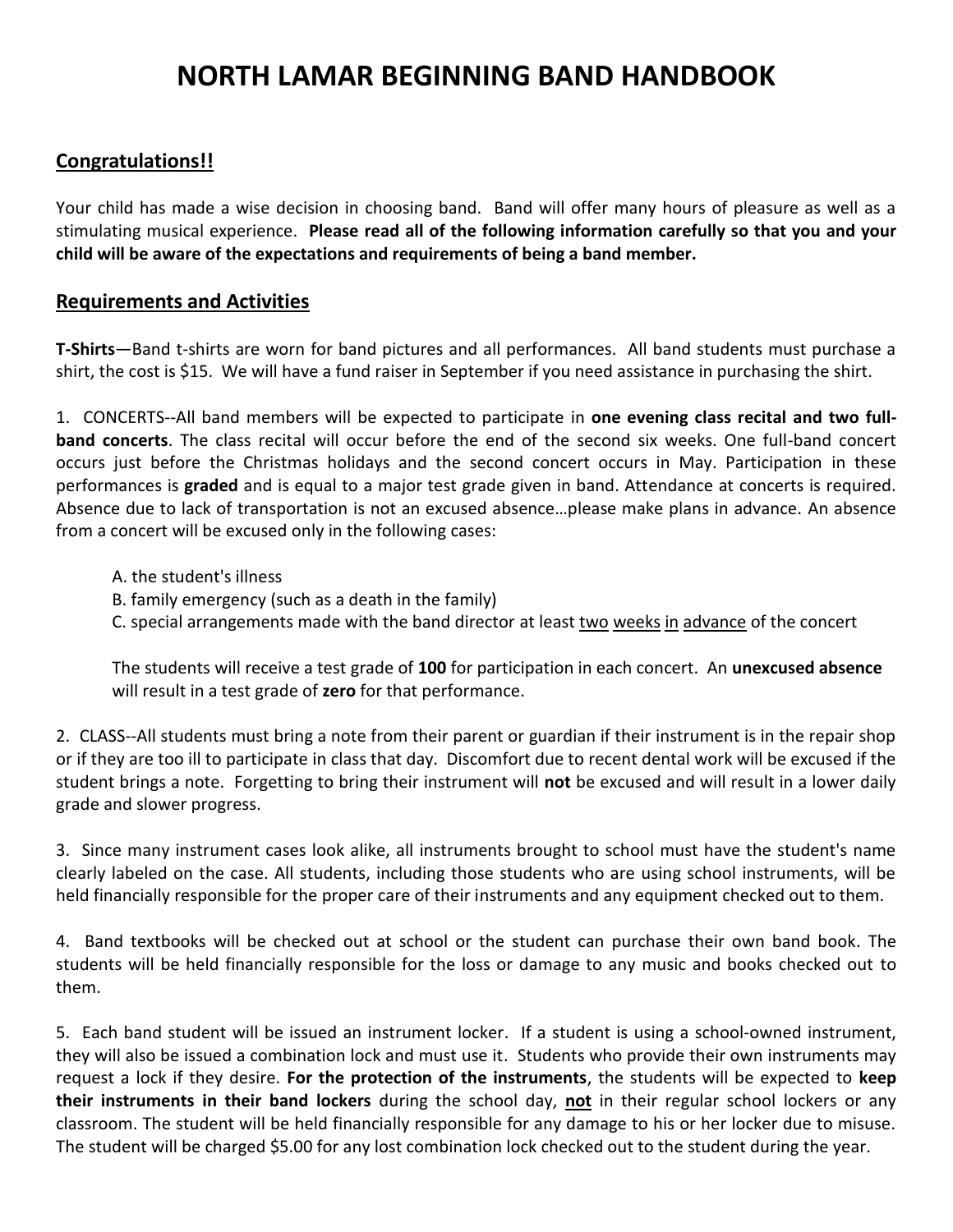6. TRIP—The Beginner Band has a contest trip at the end of the year at Canton High School, followed by recreation time at Splash Kingdom water part. This trip is a reward trip for band students for all their hard work and efforts throughout the school year. If a student is a severe discipline problem in the classroom or refuses to comply with our rules and expectations, that student may not be allowed to attend.Parents/guardian will be notified if a student is not allowed to participate in the Canton Festival. (Information about Canton will be sent home next semester).

#### **Rental Instruments**

McKay Music Co. in Sulphur Springs offer band instruments to rent on a monthly basis through convenient a rental-purchase plan, so you can rent an instrument for a trial period to see how your child will progress. At the end of the trial period, you can return the instrument without any further obligation, or you can continue payments to buy the instrument. All of the rental money paid up to that time applies to the purchase of the instrument. **McKay Music Company will have a back-to-school instrument and supply display in the Stone M.S. band hall for your convenience. We will inform you of the date and time ASAP.** Beginning instruments will be available to rent at that time along with all instrumental supplies needed. After that, all supplies can be purchased at school from the band directors throughout the school year.

#### **School-Owned Instruments**

The school has some instruments available each year for check-out to beginners. During the summer, the school instruments are checked and cleaned at the school's expense. **Once a student checks out a school instrument, the student is then responsible for maintenance and repair (if damage occurs due to neglect or abuse) of the instrument he or she is using.**

# **SUPPLIES– to be kept fresh throughout the entire school year**

All **students** -a 1-inch, three-ringed black binder with twenty plastic sheets for sheet music and handouts -pencils and a pencil bag -notebook paper -a band textbook available for purchase or check out at school

#### **Other supplies needed (can be purchased through the school):**

**Flutes** – cleaning rod (should come in instrument case), cleaning swab, polishing cloth **Clarinets** - a minimum of **3** good reeds should be kept at all times, cork grease, cleaning swab

**Oboe & Bassoon** - 2 good reeds should be kept at all times, cork grease, cleaning swab, small bottle to soak reeds (like a medicine bottle)

**Saxophones** - a minimum of **3** good reeds should be kept at all times, cleaning swab, cork grease, neck strap, polishing cloth

**Trumpets** - valve oil, tuning slide grease, polishing cloth, cleaning "snake," mouthpiece brush

**French Horns** - rotary valve oil, tuning slide grease, polishing cloth, cleaning "snake," mouthpiece brush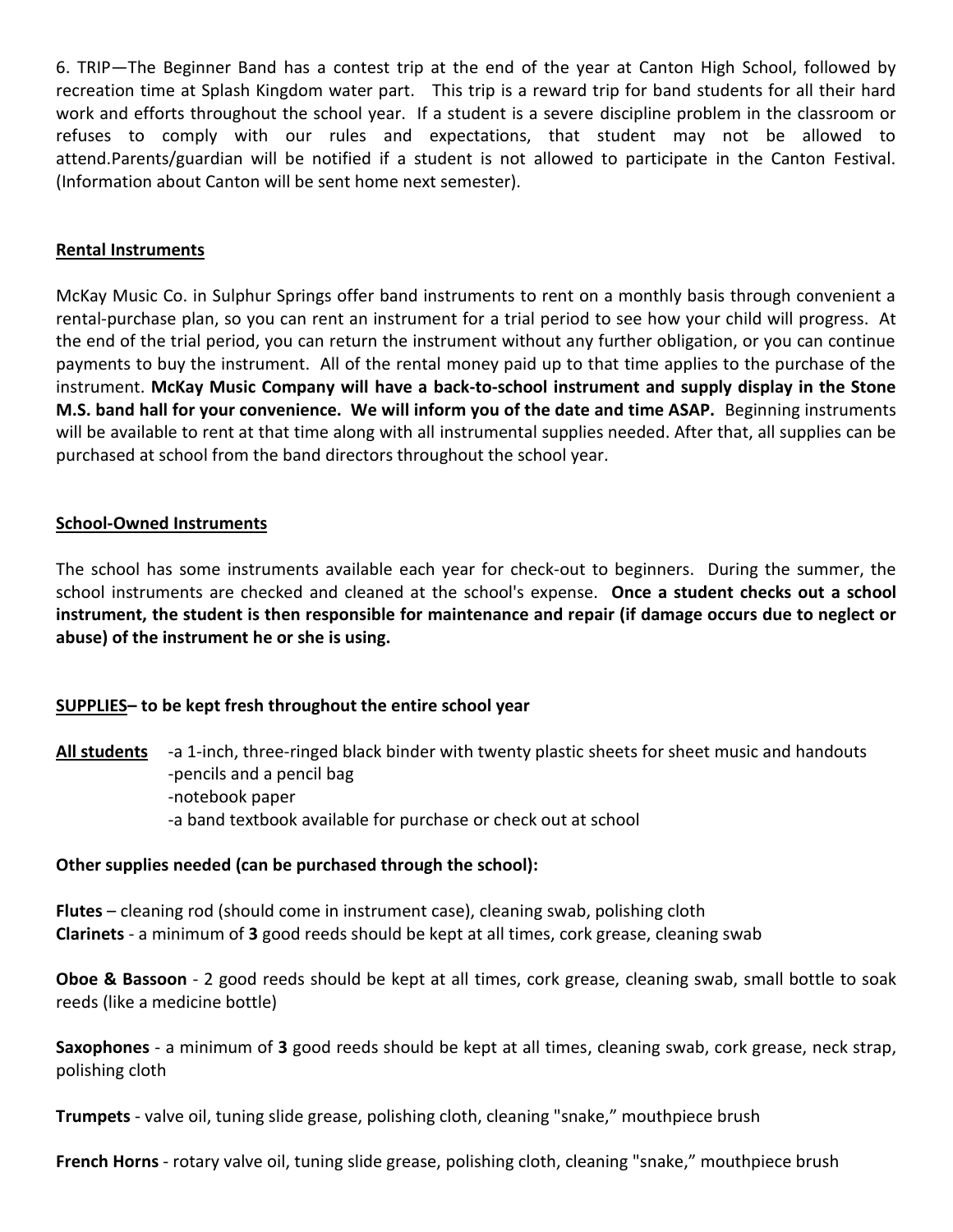**Trombones** - slide oil, tuning slide grease, polishing cloth, cleaning "snake", mouthpiece brush

**Baritones/Tubas** -- valve oil, tuning slide grease, polishing cloth, cleaning "snake," mouthpiece brush

**Percussion** – stick bag with sticks and mallets as assigned by Mr. Boyce, practice pad (these can be purchased at [www.steveweissmusic.com/category/north-lamar](http://www.steveweissmusic.com/category/north-lamar) ). Bell kits will be checked out through the school.

A folding music stand for practice at home is recommended (not required) to promote good posture and hand position and to facilitate music reading.

# **Grading**

Grades are given in the following areas:

- a. weekly playing tests on assigned music
- b. written music theory tests
- c. concert participation grades
- d. home practice sheet grades signed weekly by parents
- e. daily participation grade

# **Drop-0ut Period**

**Beginning Band is a full-year course**. The students must realize that they are making a commitment toward giving their best sustained effort for one full year of musical study. They will not be allowed to drop the class after the first week of school.

The first few weeks are the toughest, right after the newness wears off and they realize they are really going to have to practice and work at it diligently to learn to play. Some early problems at this time in the year are very normal. Just encourage them to stick with it and keep trying. If your child continues to experience problems, please call us so we can give them extra help. Our primary goal is for your child to succeed!

#### **Practicing**

Success on a musical instrument cannot happen without practice. Practicing is the students' homework in band. Every student will be expected to take his or her instrument home and practice on a daily basis. We recommend a **minimum** of 30 minutes, six days a week of home practice. Some students will need more than that to achieve their musical goals. The student will have specific exercises and songs to practice every day. Each student will be expected to keep a record of each day's assignment and his or her home practice time. The parents will be asked to sign the student's practice sheet at the end of each week.

# **CODE OF CONDUCT**

**1.** *Respect our rehearsal time -* by being in your seat on time with all necessary equipment needed for rehearsals.

**2.** *Respect our facilities –* by keeping all gum, candy, food, and drinks out of the band hall and leaving school property alone.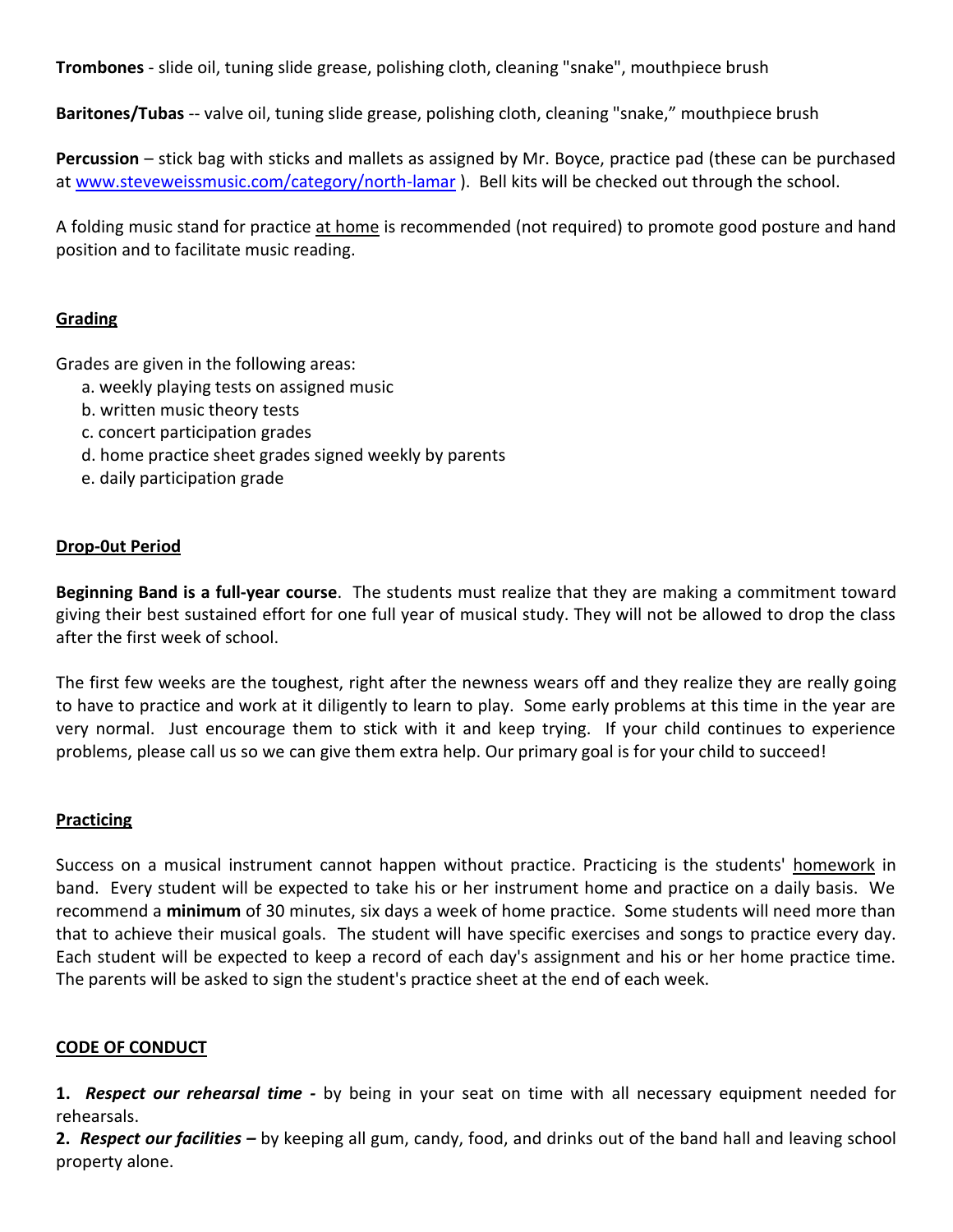**3.** *Respect yourself –* by showing your best posture, playing habits, and best effort at all times.

**4.** *Respect others and their property –* by demonstrating good manners to other students and teachers at all times.

**5.** *Respect our group –* by listening at all times, playing only at the proper times, and following all instructions given by the directors so we can be the best band we can be.

#### **CONSEQUENCES**

- 1. Conference with student after class
- 2. Teacher option (removal from rehearsal, detention, written assignment, etc)
- 3. Conference with parent/guardian
- 4. Student referred to assistant principal/principal

**\*\*\*If a student is a severe discipline problem in the classroom or refuses to comply with the rules and expectations, that student may not be allowed to attend the Canton contest and Splash Kingdom in May. Parent/guardian will be notified if a student is not allowed to participate in this festival.**

#### **Parental Support**

There is nothing more important to your child's study of music than your sincere support and interest. Please help by attending band concerts, getting involved in the Band Booster Club, encouraging home performances to build confidence, and by helping your child understand that the more he or she practices, the more fun and success will enjoyed later.

# **REMIND.COM**

All parents and/or students will sign up for **"REMIND"**, a communication program in which information about upcoming band events will be emailed or texted. If students/parents do not have internet or cell phone, a letter with the information will be sent home with the child. Otherwise, all communications will be sent electronically. Instructions on how to sign up for remind.com are in this packet.

# **Stone MS Band Website**

Check the band website often for announcements, calendars, student recognition, etc. Go to [www.northlamar.net](http://www.northlamar.net/), scroll over the "Departments" tab on the yellow bar, choose Stone Band.

#### **Calendar of Events**

A complete calendar of events is printed in this packet and on the Stone MS Band website.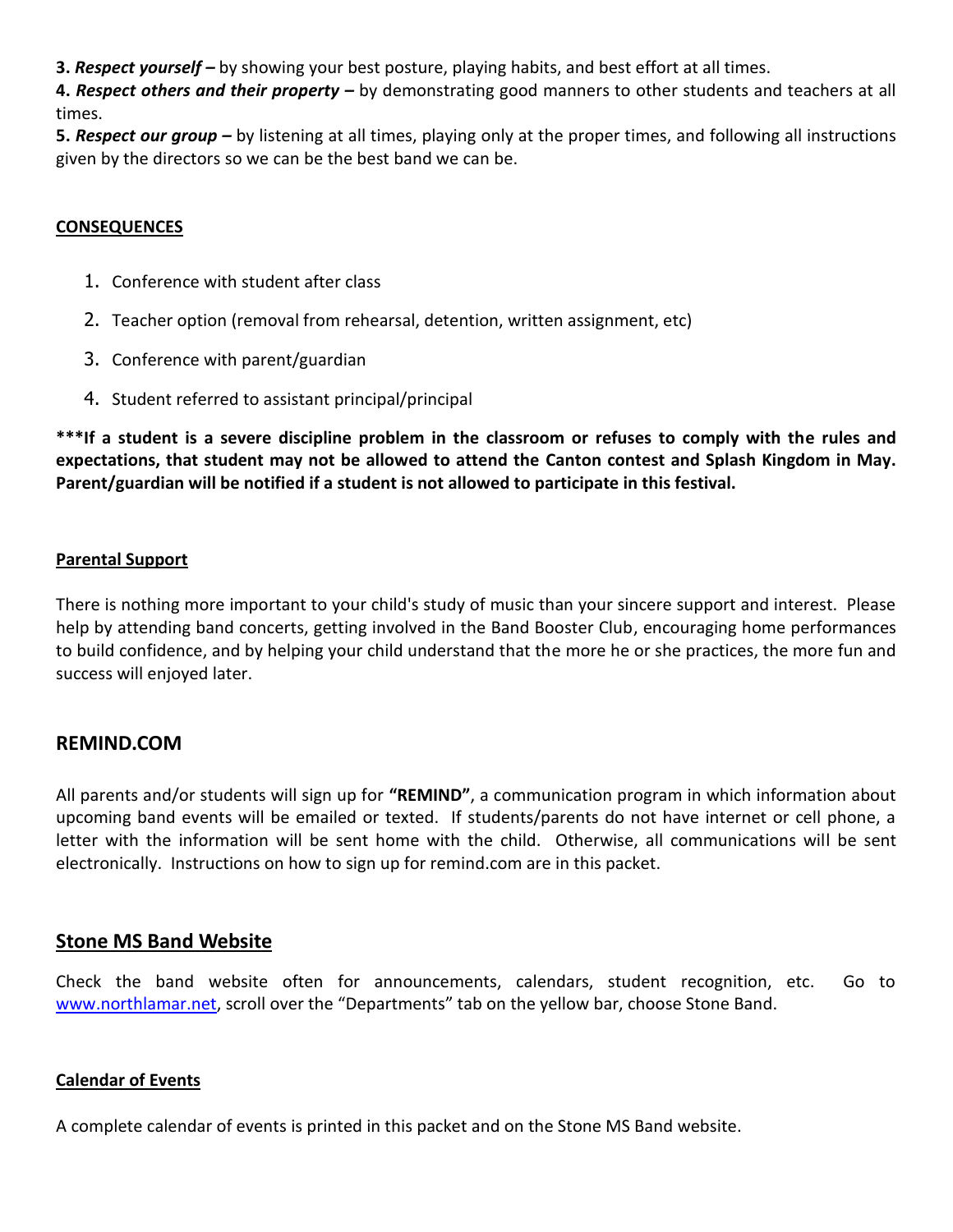# **Contact Information**

Feel free to contact us at any time if you have questions or concerns. We look forward to a fantastic school year with your child!

| Gina Ervin: Beginning Clarinets, Saxophones, Trumpets                  | gervin@northlamar.net |                          |
|------------------------------------------------------------------------|-----------------------|--------------------------|
| Michelle Anderson: Beginning Flutes, French Horns, Oboes, and Bassoons |                       | manderson@northlamar.net |
| Rod Boyce: Beginning Percussion                                        | rboyce@northlamar.net |                          |
| Jason Smith: Beginning Low Brass                                       | jsmith@northlamar.net |                          |
| Randy Jones: Beginning Trumpets                                        | rjones@northlamar.net |                          |

# **BAND CLASS SCHEDULE**

| <b>PERIOD</b>   | <b>TIME</b>  | <b>CLASS</b>                 | <b>TEACHERS</b> |
|-----------------|--------------|------------------------------|-----------------|
| 1 <sup>st</sup> | $7:55-8:40$  | Beginner French Horn         | Anderson        |
|                 |              | <b>Beginner Trumpet</b>      | Jones/Ervin     |
|                 |              | <b>Beginner Low Brass</b>    | Smith           |
| 2 <sub>nd</sub> | 8:45-9:30    | Honor Band                   | Ervin           |
| 3rd             | 9:35-10:20   | Symphonic Band               | <b>Boyce</b>    |
| 4 <sup>th</sup> | 10:25-10:45  | <b>ZAP</b>                   |                 |
|                 | <b>LUNCH</b> |                              |                 |
| 5 <sup>th</sup> | 10:45-11:30  | <b>Beginner Percussion</b>   | <b>Boyce</b>    |
| 5 <sup>th</sup> | 11:20-12:05  | <b>Beginner Double Reeds</b> | Anderson        |
|                 |              | <b>Beginner Saxophones</b>   | Ervin           |
| 6 <sup>th</sup> | 12:10-12:55  | <b>Beginner Clarinets</b>    | Ervin           |
|                 |              |                              | (Anderson @ HS) |
| 7 <sup>th</sup> | $1:00-1:45$  | <b>Concert Band</b>          | Ervin           |
|                 |              |                              | (Anderson @ HS) |
| 8 <sup>th</sup> | 1:50-2:35    | <b>Beginner Flutes</b>       | Anderson        |
| gth             | $2:40-3:30$  | Conference                   | Anderson/Ervin  |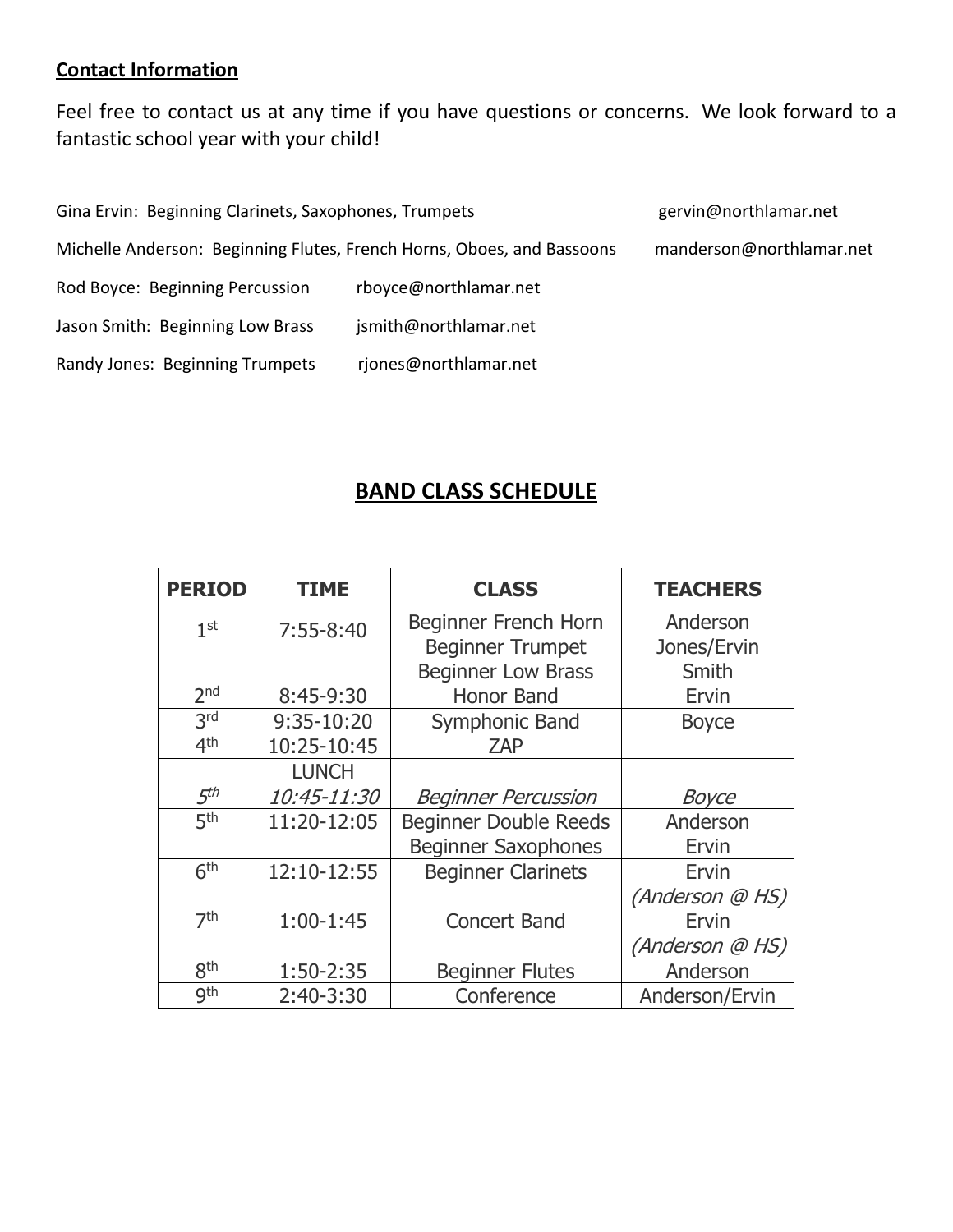# **Parent/Child Handbook Agreement**

**My child and I have received and read the Beginning Band hand book.** We understand that band is a full year obligation. We understand the requirements and expectations of the program and agree to abide by them as stated in the handbook.

| Student's Name                                                                                                                                                                                                                                     | Date_________________ |
|----------------------------------------------------------------------------------------------------------------------------------------------------------------------------------------------------------------------------------------------------|-----------------------|
|                                                                                                                                                                                                                                                    |                       |
|                                                                                                                                                                                                                                                    |                       |
|                                                                                                                                                                                                                                                    |                       |
| Please designate whether your child's name and picture can be published on the Stone M.S. Band's webpage<br>in band activities by checking one of the following statements:<br>My child's name and picture can be published on the band's webpage. |                       |
| My child's name and picture cannot be published on the band's webpage.                                                                                                                                                                             |                       |
|                                                                                                                                                                                                                                                    |                       |

| T-Shirt Size - THESE ARE ADULT SIZES - please circle one (for youth L or XL, choose XS) |  |  |
|-----------------------------------------------------------------------------------------|--|--|
|                                                                                         |  |  |

XS S M L XL 2XL 3XL

You may begin paying for t-shirts at any time. The cost is \$15.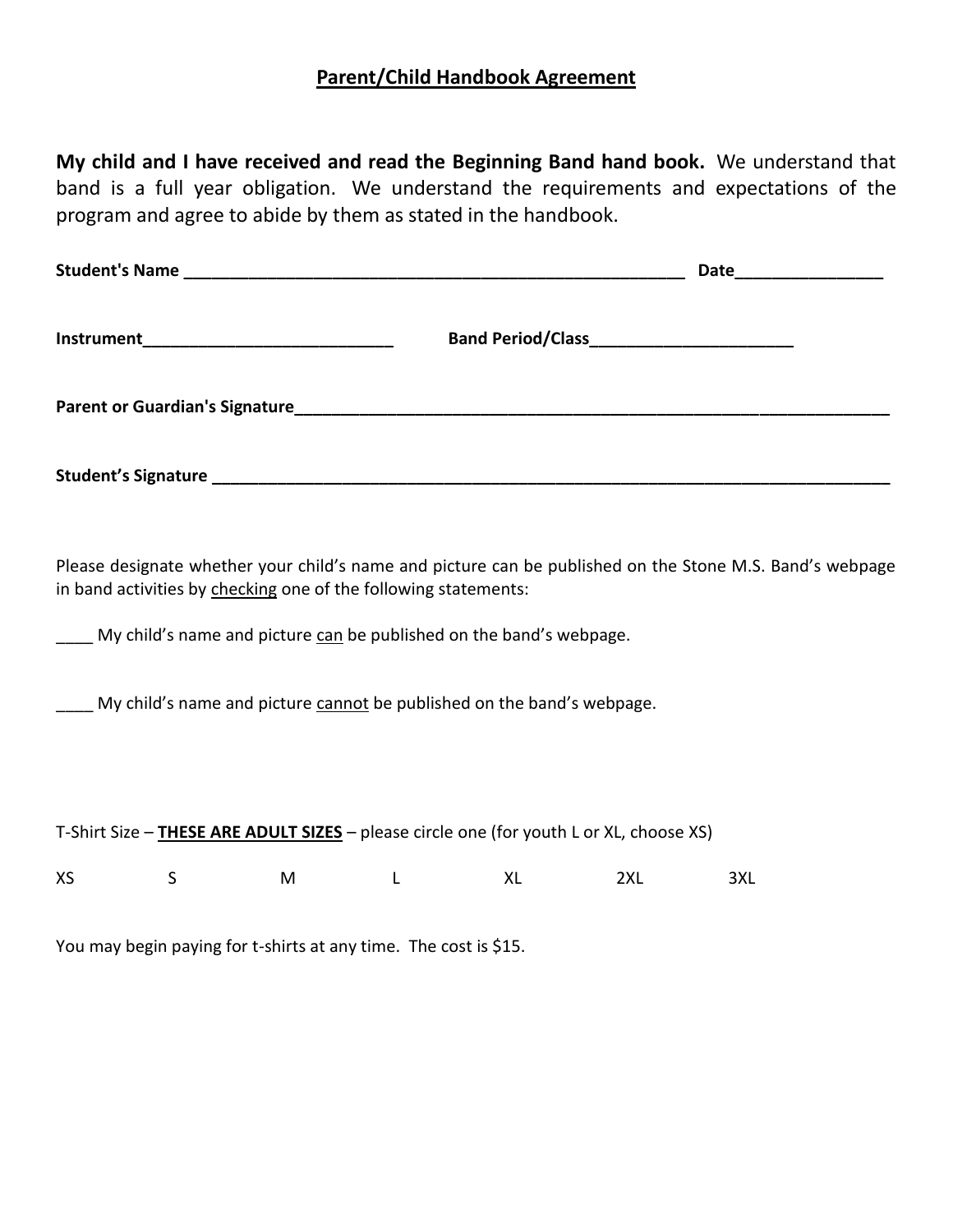# **BEGINNER AND CONCERT BAND CALENDAR OF EVENTS**

*Put all of these events on your family calendar now to avoid any conflicts during the year.*

| <b>OCT</b> | 24               | (Tuesday)  | <b>BEGINNER BAND</b> recitals (not Concert Band)                                                                     |
|------------|------------------|------------|----------------------------------------------------------------------------------------------------------------------|
| <b>NOV</b> | $\mathbf{3}$     | (Friday)   | Band group and individual pictures                                                                                   |
| <b>DEC</b> | 7                | (Thursday) | <b>Christmas Concert</b>                                                                                             |
| <b>FEB</b> | <u>22</u>        | (Thursday) | <b>Percussion Concert</b>                                                                                            |
| <b>MAY</b> | 15               | (Tuesday)  | <b>Spring Concert</b><br>(date might change due to STAAR testing)                                                    |
|            | 17               | (Thursday) | Soundpost Music Festival (Contest) @ Canton<br>Splash Kingdom Water Park<br>(date might change due to STAAR testing) |
|            | $\boldsymbol{?}$ |            | (end of school) Solo/Ensemble contest in class                                                                       |